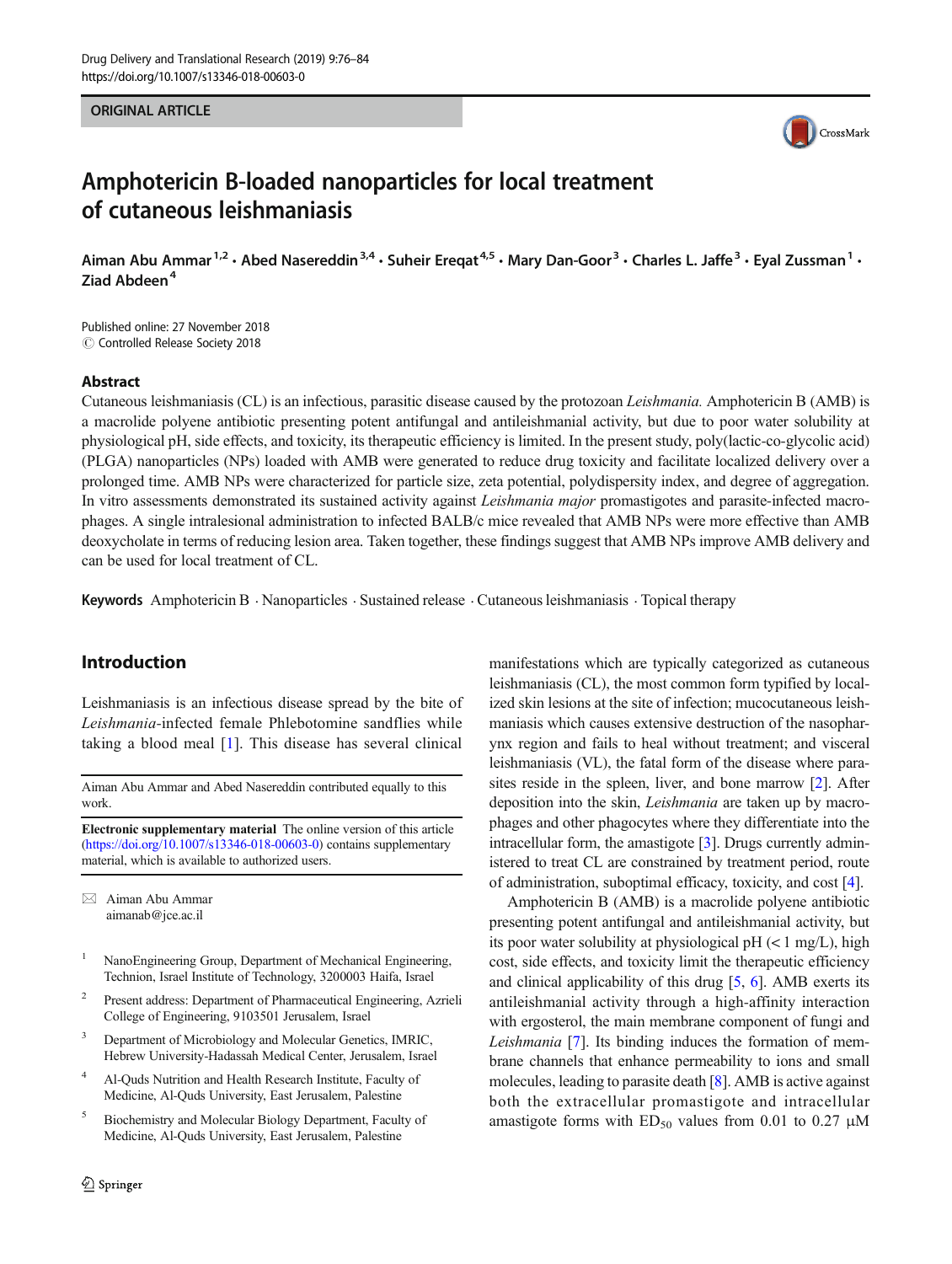[\[9](#page-7-0)]. The conventional AMB formulation is a micellar suspension of AMB with sodium deoxycholate (Fungizone®). However, this formulation may lead to rapid release of the drug that can induce surfactant-related toxicity [\[10,](#page-7-0) [11](#page-7-0)]. Hence, clinical use of the micellar AMB formulation is associated with frequent and severe side effects, including fever, chills, nausea, vomiting, anemia, and nephrotoxicity, which often result in treatment failures [\[12](#page-7-0), [13](#page-7-0)]. Liposomal AMB (AmBisome®), a lipid-based formulation of AMB, bears a significantly improved toxicity profile compared with conventional amphotericin B deoxycholate [\[14](#page-7-0)]. AMB formulations are used to treat all forms of leishmaniasis, and as such a need exists for a drug formulation with reduced toxicity, which delivers the drug to its target as efficiently as possible [\[6\]](#page-7-0).

Nanoparticles (NPs) are submicron-sized polymeric colloidal particles, which can be applied to entrap, dissolve, bind, or encapsulate a wide variety of drugs within their polymeric matrix [[15](#page-7-0), [16](#page-7-0)]. Polymeric NPs are generated from either natural or synthetic polymers [[17\]](#page-7-0). Poly(D,L-lactic-co-glycolic acid) (PLGA) NPs are extensively used for controlled and targeted delivery of drugs [\[18](#page-7-0)–[20\]](#page-7-0) due to their biodegradability, biocompatibility, and FDA approval [[21,](#page-7-0) [22](#page-7-0)]. Moreover, PLGA polymers exhibit a wide range of degradation rates depending on their composition and molecular weight [[17,](#page-7-0) [23,](#page-7-0) [24\]](#page-7-0). PLGA and modified PLGA NPs [poly(ethylene glycol) (PEG), chitosan, and mannose] containing AMB have been produced and several tested in vitro for activity against Leishmania [[25](#page-7-0)]. To date, almost all the studies have employed Leishmania donovani or Leishmania infantum, species which cause VL [\[1](#page-7-0)]. However, only one report tested these NPs in animal models demonstrating that parasite spleen burden was lower in L. donovani-infected hamsters treated with PLGA-PEG NPs containing AMB (93.2%, 5 mg/kg for 7 days) as compare to animals treated with a similar dose of the free drug (74.4%) [[26](#page-7-0)].

Currently, the AMB formulations in clinical use for CL are intravenously administered. Topical administration of AMB is challenging, owing to its properties and inadequate skin permeability [[27](#page-7-0)]. A nano-delivery system may be advantageous, by facilitating direct AMB delivery at the site of infection and release of the drug in a sustained manner. The purpose of this study was to design a PLGA-nanoparticulate drug system for controlled release of AMB that would support intralesional AMB delivery and antileishmanial activity against Leishmania major which causes CL.

# Materials and methods

### **Materials**

amphotericin B deoxycholate, and TWEEN® 80 were purchased from Sigma-Aldrich (St Louis, MO, USA). Amphotericin B (BIA0103) was acquired from Apollo Scientific (Cheshire, UK). Macrogol 15 hydroxystearate (Solutol® HS 15) was donated by BASF (Ludwigshafen, Germany).

#### Preparation of AMB NPs

AMB-loaded nanoparticles were prepared using a modified nanoprecipitation method [\[28](#page-8-0)]. Briefly, the organic phase, consisting of 6 mg AMB in 200 μL DMSO and 15 mg PLGA in 2.5 mL acetone, was added to 5 mL aqueous solution containing 0.1% w/v Solutol® HS 15. The suspension was stirred at 900 rpm over 15 min, and then concentrated by solvent evaporation, followed by centrifugation for 5 min at 4000 rpm. NPs were washed with water, to remove residual DMSO, and filtered through a  $0.45 \mu$  membrane filter. Blank NPs were prepared using the same method, but without adding AMB at any stage of the preparation.

### Physicochemical characterization of NPs

Particle size distribution and zeta potential of the NPs were characterized by dynamic light scattering (DLS) using a Malvern's Zetasizer (Nano series, Nanos-ZS, UK). Samples were prepared in water.

### Determination of drug-loading efficiency

AMB NPs were dissolved in 5% DMSO in methanol  $(v/v)$  and the drug concentration was determined using a Genesys-10 UV-Vis spectrophotometer (Thermo Spectronic, Rochester, USA). AMB was detected at a wavelength of 407 nm.

### Morphological evaluation of AMB NPs

Morphological and size evaluation of AMB NPs was carried out using a high-resolution scanning-electron microscope (HR-SEM, Carl Zeiss Ultra-Plus). The samples were fixed on a silicon SEM-stub.

#### Determination of AMB aggregation state in AMB NPs

AMB (dissolved in DMSO) and AMB NPs were diluted in PBS (pH 7.4) or methanol, to a final concentration of 4 μg/mL and  $0.1\%$  ( $v/v$ ) DMSO. The UV-Vis spectra of the solutions were then recorded from 300 to 450 nm (Genesys-10 UV-Vis spectrophotometer) at 25 °C. The aggregation ratio was calculated by dividing the maximal absorption of peak I (325– 340 nm) by peak IV (406–409 nm).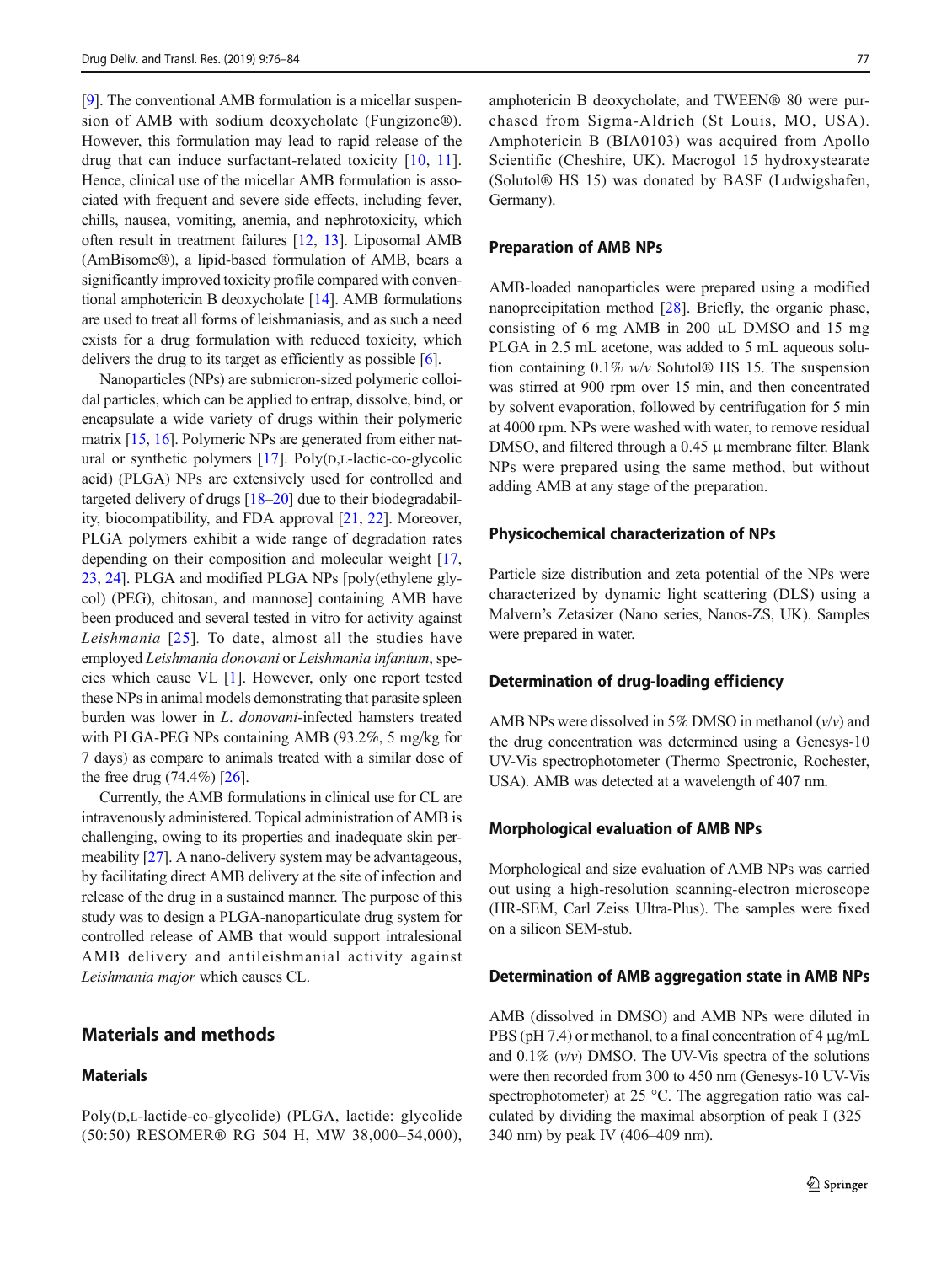#### In vitro release kinetics

AMB NPs containing 0.4 mg AMB were placed in dialysis bags with a molecular cut-off of 12–14 kDa. The dialysis bags were suspended in 50 mL PBS (containing 1% w/v Tween 80, pH 7.4) and incubated at 37 °C in an orbital shaking bath (50 rpm). At predetermined time intervals, 2 mL of the release medium were discarded and replaced by an equal volume of fresh medium, in order to maintain sink conditions. After the 2-h sampling time point, the entire volume of medium (50 mL) was replaced with fresh medium, and the medium refreshment procedure was resumed. The concentration of AMB was determined by UV-Vis (Genesys-10 UV-Vis spectrophotometer) at a wavelength of 407 nm. The cumulative percentage of drug released was plotted against time and fitted into Korsmeyer–Peppas model.

#### In vitro assessments

### Parasite culture

Leishmania major promastigotes MHOM/IL/2010/LRC-L1412 (P2407) were maintained at 26 °C in RPMI-1640 medium supplemented with 10% fetal calf serum. Intracellular amastigotes were kept at 37 °C in a 5%  $CO<sub>2</sub>$  incubator, in complete RPMI 1640 containing 10% fetal calf serum.

### Cytotoxicity assay on THP1 cells

To evaluate the cytotoxic effect of AMB NPs, the human leukemia monocyte cell line THP1 was used. THP1 cells in RPMI with 10% fetal calf serum were aliquoted in triplicates  $(5.0 \times 10^5 \text{ cells/mL}; 125 \mu L \text{ per well})$  into 96-well plates (Nunc, Roskilde, Denmark). AMB NPs and blank NPs were then diluted with the same medium  $(0.01-6.7 \text{ µg/mL})$ , added to the cells, and incubated for 24 h. 2-anilino paullone; a cytotoxic compound (1 μM) was used as a positive control as previously described [\[29\]](#page-8-0). The AlamarBlue viability indicator (AbD Serotec, Oxford, UK) was added [25 μL (10%) per well] and plates were incubated for an additional 24 h. Fluorescence (ex: 544 nm; em: 590 nm) was measured by a microplate reader (Fluoroskan Ascent FL, Finland). Percent of THP1 inhibition was then calculated form cell viability plot.

# Evaluation of AMB NP antileishmanial activity on L. major promastigotes

The leishmanicidal activity of AMB NPs on L. major promastigotes was carried out using the AlamarBlue assay, as previously described [\[30](#page-8-0)]. Briefly,  $5 \times 10^6$  parasites/mL (125 μL, L. major promastigotes) were seeded into each well of 96-well plates (Nunc, Roskilde, Denmark). Serial dilutions (0.001 to 2.5 μg/mL) of AMB, AMB NPs, and blank NPs were made in complete promastigote medium containing 1% DMSO, aliquoted in triplicates (125 μL per well), and incubated for 24 h. The AlamarBlue viability indicator was added (25 μL per well) and plates were incubated for an additional 24 h. Fluorescence (ex: 544 nm; em: 590 nm) was measured by a microplate reader (Fluoroskan Ascent FL, Finland). Complete medium, both with and without DMSO, served as negative controls (0% inhibition of promastigote growth). IC<sub>50</sub> was determined using serial threefold dilutions of the test compounds from 0.01 to 20 μg/mL.

# Evaluation of AMB NP antileishmanial activity on intracellular amastigotes

Luciferase-expressing Lm:pSSU-int/LUC promastigotes were used to infect macrophages, as previously described [\[31,](#page-8-0) [32\]](#page-8-0). The infected THP1 cells  $(10^5 \text{ cells per well})$  were treated with AMB and AMB NPs (0.001–2 μg/mL). Luminescence (intracellular amastigote viability) was measured by a Fluoroskan microplate reader after adding Steady-Glo® (Promega). Calculation of the  $IC_{50}$  values and statistical analysis were carried out using GraphPad Prism Version 6.0b (GraphPad Software, Inc. San Diego, CA).

# In vitro release and sustained antileishmanial activity of AMB NPs

AMB NPs, AMB, and blank NPs were diluted (20, 2, and 0.2 μg/mL) in RPMI 1640 medium supplemented with 10% FCS. At various time points after diluting the NPs, 1 mL medium was taken and added, in triplicates (125 μL/ well), to  $5 \times 10^6$  L. *major* promastigotes per milliliter. After 24 h, 10% Alamar Blue was added and incubated for an additional 24 h. The fluorescence output, as a result of AlmarBlue reduction by viable parasites, was read using a Fluoroskan plate reader (ex: 544 nm, em: 590 nm). The percent growth inhibition of the L. major promastigotes was calculated as follows:

$$
Y = \left[\frac{k-y}{k}\right] * 100\tag{1}
$$

where  $k$  is the negative control (untreated parasites) and  $y$ is the readings of AMB/AMB NP-treated parasites.

#### In vivo study

Animal experiments were conducted in accordance with the Institutional Animal Ethical Committee guidelines which conform to the Guide for the Care and Use of Laboratory Animals published by the US National Institutes of Health (Eighth edition 2011, ethical number: MD-14-13923-3).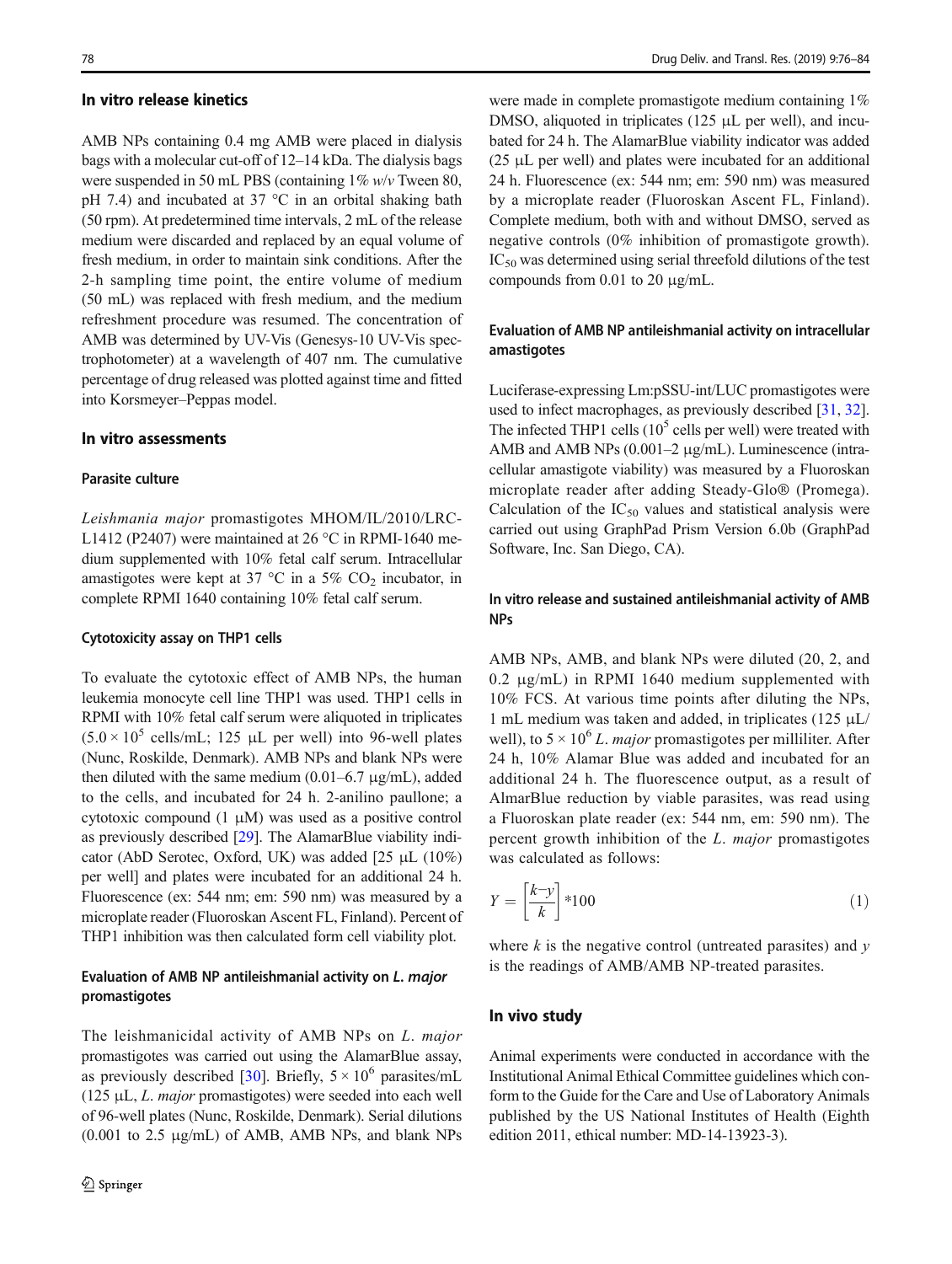BALB/c mice (5 to 6 weeks old) were subcutaneously inoculated with  $10<sup>7</sup> L$ . *major* stationary phase promastigotes  $(20 \mu L)$  at the base of the tail. The lesions were measured once a week. The lesion size was determined by measuring the maximal diameter of the outer edges perpendicularly and parallel to the dorsal line of the lesion using a mechanical caliper. Lesion area was calculated as  $\pi$  (length/2  $\times$  width/2)<sup>2</sup>. After appearance of lesions on day 73, and prior to treatment, the mice were redistributed among the cages so each group contained animals with equal-sized lesions. Four treatment groups  $(n = 6-7)$  were established: control—PBS, blank NPs, 1 mg/kg AMB deoxycholate (intralesional), and 1 mg/kg AMB NPs (intralesional). A single intralesional dose  $(100 \mu L)$  of each treatment was then administered to the mice and lesion area determined at subsequent intervals.

#### Statistical analysis

To determine statistical significance in the in vivo study, Kruskal-Wallis test and Dunn's multiple comparisons test were performed. Differences were considered significant if  $P < 0.05$ .

### **Results**

### Characterization of AMB NPs

AMB NPs were prepared using the solvent deposition technique [\[33\]](#page-8-0). A solvent mixture was used to ensure a low mean particle size of 90 nm, with a satisfactory polydispersity index (PDI) of 0.27, various aggregation states of AMB [\[34](#page-8-0)], and negative zeta potential value of approximately − 27 mV. SEM analysis of AMB NPs was in good agreement with results obtained from DLS (Fig. S1).

The amount of AMB incorporated in PLGA NPs was determined by UV spectroscopy, and the efficiency of AMB loading was approximately 80%, with a drug content of 24%  $(w/w)$ .

#### Determination of AMB aggregation state in AMB NPs

The peak I to peak IV intensity ratio (I/IV ratio) is a quantitative means of determining the aggregation state of AMB. At 4 μg/mL, AMB dissolved in methanol showed the least aggregation, I/IV ratio (0.37), compared to that of AMB in PBS (1.5) and AMB NPs (3.0). Moreover, a 20-min incubation at 37 °C led to a decrease in the AMB NP aggregation state (I/IV ratio = [1](#page-4-0).97; Fig. 1a), while at 1  $\mu$ g/mL the I/IV ratios for AMB in methanol, AMB NPs, and AMB NPs after 20 min at 37 °C were 0.34, 1.46, and 0.78, respectively (Fig. [1b](#page-4-0)). Additionally, after dilution of AMB NPs, the I/IV ratio was altered by increased absorbance at 407 nm, accompanied by decreased absorbance at 327 nm; this ratio decreased further following a 20-min incubation at 37 °C.

### In vitro release of AMB

AMB release from AMB NPs exhibited a biphasic pattern over a period of 7 days, with an initial burst release accompanied by a sustained release phase (Fig. [2](#page-4-0)). In the present case, the data were fitted to the Korsmeyer–Peppas model, resulting in a release exponent  $(n)$  of 0.22 (Fig. S2) indicating Fickian release, in which drug diffusion is the primary factor in drug release [[35](#page-8-0)].

#### Cytotoxicity assay on THP1 cells

The cytotoxicity of blank NPs and AMB NPs was investigated using the THP1 human macrophage cell line. A negligible cytotoxic effect of blank NPs and AMB NPs on THP1 cells was observed up to a concentration of 0.08 μg/mL, demonstrating their potential as nano-carriers for therapeutic applications. At 0.2 μg/mL, AMB NPs and blank NPs inhibited cell viability by 16 and 4%, respectively. At higher concentrations, both blank NPs and AMB NPs were relatively more toxic (Fig. [3](#page-5-0)).

### In vitro antileishmanial activity of AMB NPs

The antileishmanial activity of free AMB and AMB NPs was determined 48 h following exposure of L. major promastigotes and infected macrophages to the loaded particles. The half maximal inhibitory concentration  $(IC_{50})$  values on L. major extracellular promastigotes were determined in three independent experiments and show that there is no significant difference in  $IC_{50}$  between AMB and AMB NPs  $(0.079 \pm 0.004$  and  $(0.083 \pm 0.005 \text{ µg/mL})$ , respectively). In comparison, no inhibition was observed using the blank NPs (Fig. S3).

Viability of luciferase-expressing L. major amastigotes in infected macrophages was evaluated following treatment with AMB and AMB NPs. It is important to point out that macrophages are the primary host cells for the intracellular stage of the parasite which is responsible for human and animal disease. A significant difference was observed  $(P < 0.01)$  between the IC<sub>50</sub> of AMB versus AMB NPs  $(0.071 \pm 0.004$ and  $0.035 \pm 0.001$  µg/mL, respectively), i.e., AMB NPs were two times more effective against amastigotes. At a concentration of 0.2 μg/mL, AMB NPs and AMB induced 100 and 90% inhibition of intracellular parasites, respectively (Fig. S4). However, at lower concentrations  $(< 0.1 \mu g/mL)$ , differences between the effects of AMB versus AMB NPs on infected macrophages were more pronounced.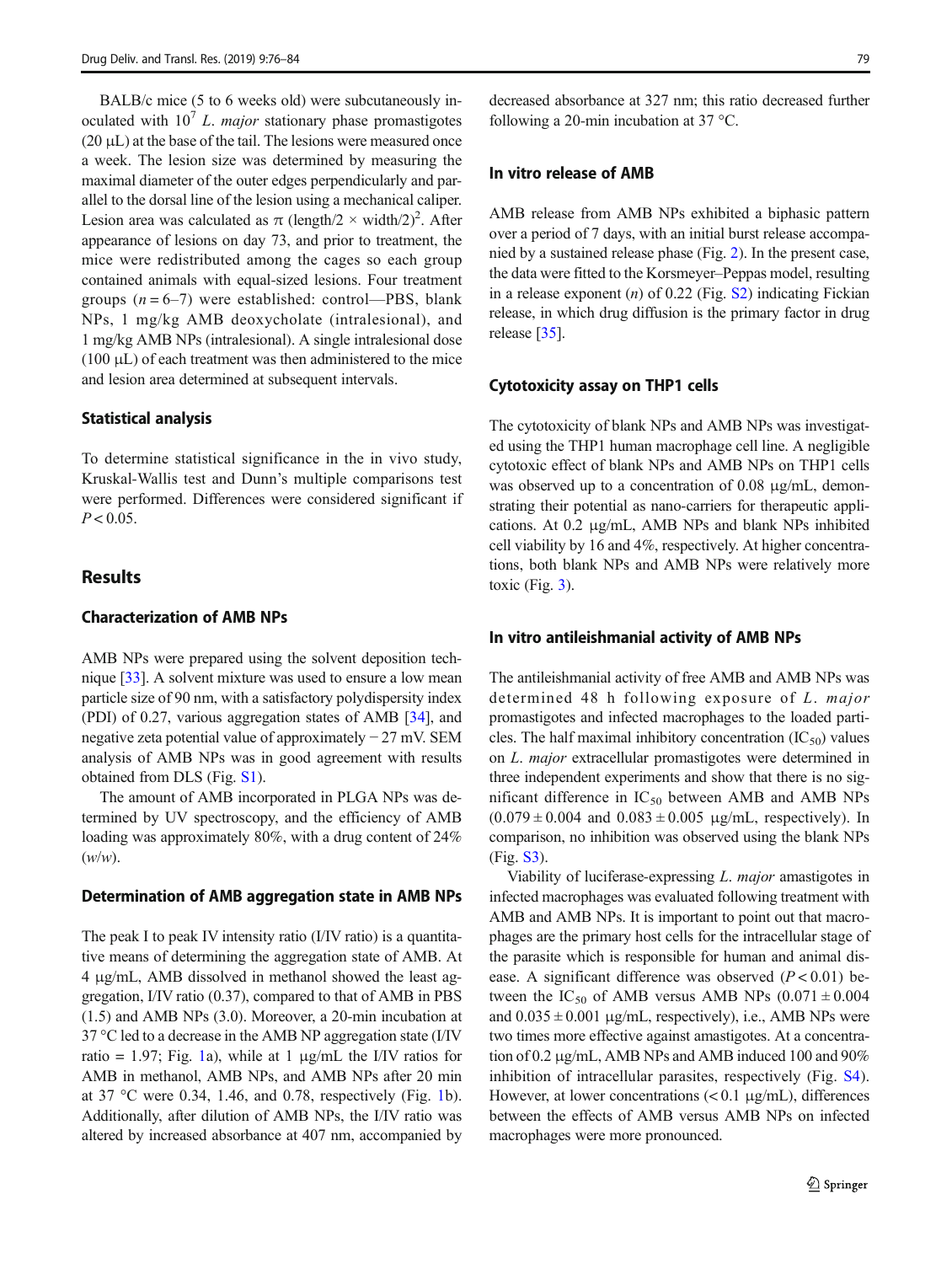<span id="page-4-0"></span>Fig. 1 UV-Vis absorbance spectral properties of AMB NPs. a Spectra of AMB (4 μg/mL) dissolved in PBS or methanol, AMB NPs, and AMB NPs after incubation at 37 °C for 20 min. b Spectra of AMB (1 μg/mL) dissolved in methanol, AMB NPs, and AMB NPs after incubation at 37 °C for 20 min



# In vitro release and sustained antileishmanial activity of AMB NPs

Prior to determining the in vitro release profile of drug from AMB NPs, L. major promastigotes were incubated with increasing concentrations of AMB NPs (20, 2, 0.2 μg/mL) for 48 h and the percent growth inhibition assessed. At concentrations of 20 and 2 μg/mL, both AMB and AMB NPs inhibited growth completely, whereas at the lower concentration (0.2 μg/mL), AMB induced 39% growth inhibition, while the efficacy of AMB NPs remained stable (100% inhibition). Therefore, a concentration of 0.2 μg/mL AMB NPs was used

Fig. 2 In vitro drug release of AMB from AMB NPs in PBS with 1% Tween® 80 (pH 7.4, 37 °C) at different time intervals. Insert shows the drug release profile over the initial 24 h. Values are mean  $\pm$  s.d. of three experiments

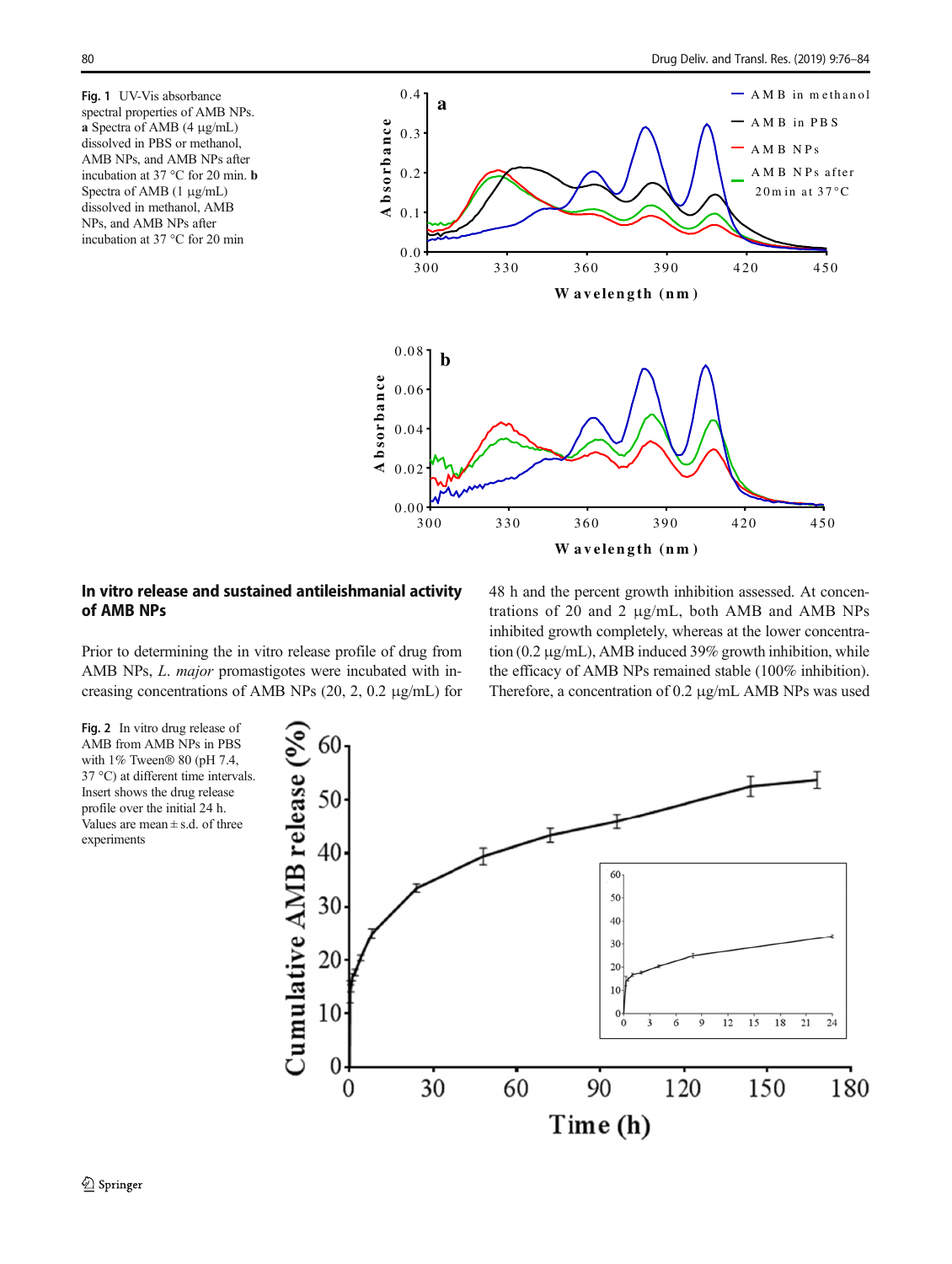Fig. 3 Evaluation of AMB NP cytotoxicity. The effect of different concentrations of empty PLGA NPs and AMB NPs on the viability of THP1 cells. 2-Anilino paullone was used as a positive control  $(1 \mu M)$  and showed significant toxicity (0% viability, data not shown). Percent THP1 viability was calculated using the AlamarBlue assay. Results are presented as mean  $\pm$  SD (*n* = 3)

<span id="page-5-0"></span>

Concentration ( $\mu$ g/ml)

for the in vitro release experiment. AMB NPs fully inhibited promastigotes growth over 15 days, indicating slow AMB release and subsequent long-term exposure (Fig. 4). Statistical analysis using two-tailed  $t$  test revealed that the differences between AMB and AMB NPs were significant  $(P<0.01)$  over the time course of the experiment, and proved the crucial role of AMB encapsulation in enhancing parasite inhibition for extended time period.

### In vivo study



We sought to compare the therapeutic efficacy of intralesional administration of AMB deoxycholate and AMB NPs. As

(red), AMB NPs (green), and blank NPs (blue) over time at a concentration of 0.2 μg/mL AMB. The percent inhibition of L. major promastigotes was assessed daily using the AlamarBlue assay

depicted in Fig. [5,](#page-6-0) while no significant difference was noted between control, blank NPs, and AMB deoxycholate 1 mg/kg, AMB NPs elicited a significantly greater lesion-reducing effect as compared to controls  $(P < 0.01)$ .

# **Discussion**

AMB is a macrolide polyene antibiotic possessing potent antifungal and antileishmanial activity. However, it has several drawbacks, such as high toxicity and poor water solubility which limit its efficacy. PLGA NPs loaded with AMB were produced to minimize AMB toxicity and boost its therapeutic outcome. AMB NPs were prepared by the nanoprecipitation approach. While preparation procedure including organic solvents, stabilizers, and surfactants is known to affect the AMB NPs properties, the conditions utilized in this study produced a homogeneous population of NPs (size 90 nm, PDI 0.27) with negative zeta potential value, and high efficiency of AMB loading (Fig. S1) similar to those described in previous publications using different solvents, stabilizers, and/or surfactants [\[25](#page-7-0), [36](#page-8-0)]. The particle size was smaller than that seen using the emulsion-solvent-evaporation procedure [[37](#page-8-0), [38](#page-8-0)].

The toxicity of AMB has been associated with its aggregate form [[39\]](#page-8-0), where the selectivity of AMB between parasitic and mammalian cells depends on its aggregation state and the nature of membrane sterol [[40\]](#page-8-0). AMB molecules tend to remain in their monomeric form in organic solvents such as methanol, and display four peaks at 346, 362, 382, and 407 nm. These results depicted in Fig. [1](#page-4-0) indicate that AMB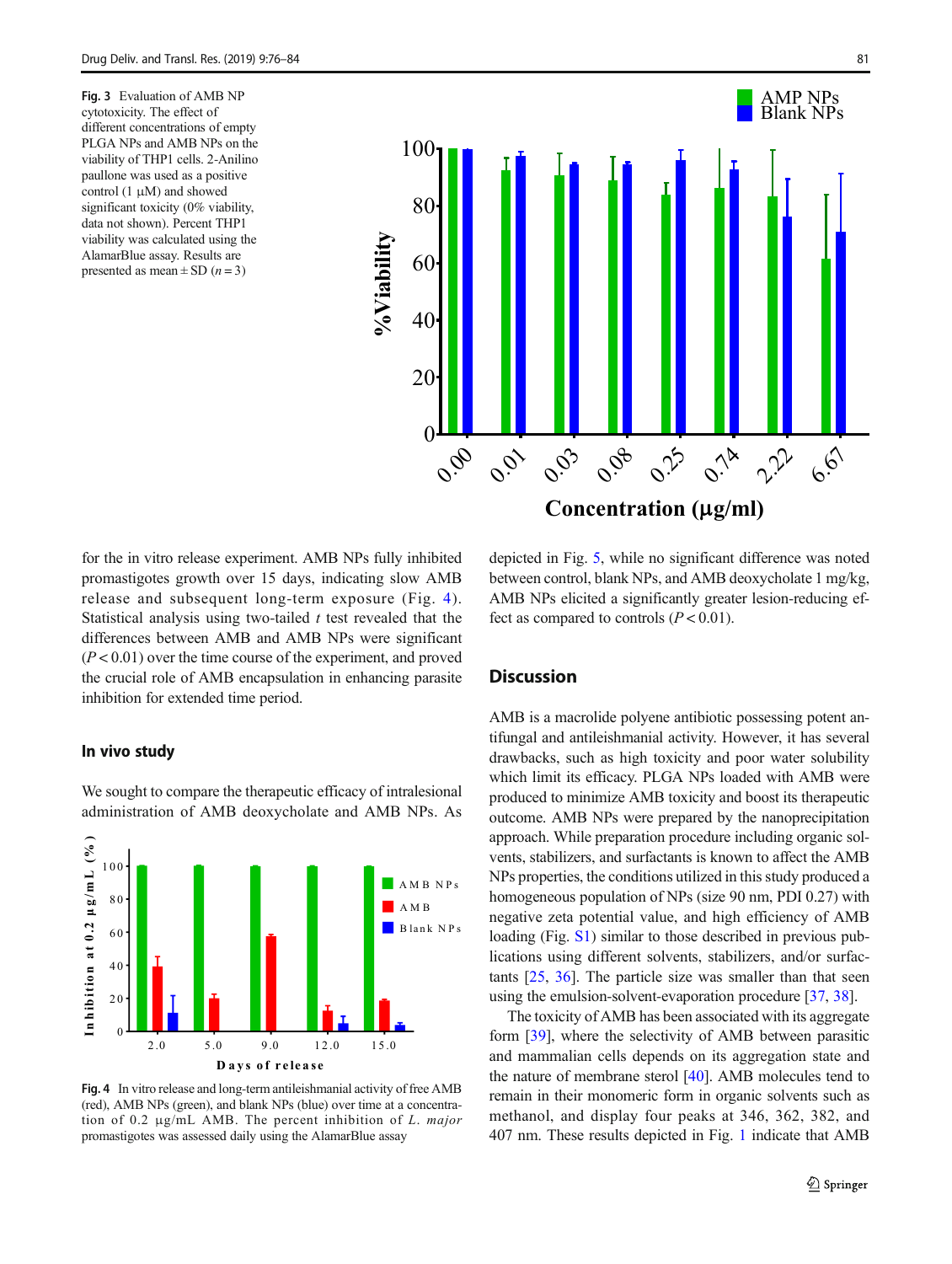<span id="page-6-0"></span>Fig. 5 Antileishmanial activity of AMB deoxycholate and AMB NPs in BALB/c mice infected with *L. major.* Following lesion appearance, each group mice were treated by one intralesional injection of the respective compounds. Control mice received no treatment. Lesion area =  $\pi$  (length/2  $\times$  width/2)<sup>2</sup>. Values are means  $\pm$  s.e.  $*$  $P < 0.01$ 



incorporated in PLGA NPs exists in both aggregated and unaggregated forms. Furthermore, a hypsochromic shift from 335 to 327 nm was observed for AMB NPs dissolved in PBS. This shift could be explained by the time- and concentration-dependent alteration in the aggregation state of AMB (Fig. [1](#page-4-0)b), similar to what has been seen in other studies [\[36\]](#page-8-0). Taken together, AMB NPs may act as a reservoir of AMB monomers that are primarily released over an extended time as monomeric AMB species into the aqueous medium.

AMB NPs were associated with an extended release profile (Fig. [2\)](#page-4-0). Numerous factors can affect the rate of drug diffusion, including polymer–drug interactions, drug–drug interactions, and water absorption, as well as PLGA degradation kinetics [[41\]](#page-8-0). As shown in Fig. S2, fitting to Korsmeyer– Peppas model revealed that drug diffusion is the primary factor in drug release.

The human THP1 macrophage-like cell line was employed as they can be used in vitro to examine drug activity against the intracellular amastigote stage of the parasite, which is responsible for human disease [\[42](#page-8-0)], as well as the toxicity of NPs [[43\]](#page-8-0). As depicted in Fig. [3,](#page-5-0) the cytotoxic effect of PLGA NPs was negligible at therapeutic concentrations of AMB, similar to a previous report demonstrating that various PLGA NP formulations had negligible cytotoxicity on MRC-5 fibroblasts as compared to free AMB or Fungizone® [\[36](#page-8-0)]. Moreover, AMB NPs were more effective against L. major amastigotes in infected macrophages at low concentrations. These findings agree with the results depicted in Fig. [3,](#page-5-0) which indicate a negligible toxic effect of AMB NPs on host macrophages in the therapeutic range. The  $IC_{50}$ (0.035  $\mu$ g/mL) for the AMB NPs on intracellular L. major amastigotes was half that found for the free drug  $(0.071 \text{ µg})$ mL), and similar to  $IC_{50}$ 's reported for AMB-loaded PLGA NPs on intracellular L. infantum amastigotes ( $D12 = 0.03 \mu g$ / mL, DA12, D24, and DA24 = 0.08, 0.10, and 0.10  $\mu$ g/mL, respectively). The lower  $IC_{50}$  of AMB NPs may be the result

Days after treatment of encapsulation in PLGA NPs which increases its uptake into macrophages, similar to reports for bovine serum albumin [\[44](#page-8-0)]. Alternatively, the size of the NPs [\[45\]](#page-8-0), may be responsi-

ble for the enhanced accumulation of AMB molecules in macrophages, consequently improving antileishmanial activity. Interestingly, AMB PLGA NPs prepared by the emulsionsolvent-evaporation method were also shown to be effective against L. donovani-infected mouse macrophages (J774.1),

but no significant difference in efficacy between the NPs, AmBisome, and free drug was demonstrated at the concentration  $(1 \mu M)$  utilized [[38](#page-8-0)]. The in vitro release experiment for evaluation of sustained activity of AMB NPs revealed that AMB NPs inhibited promastigote growth over 15 days (Fig. [4\)](#page-5-0). These results indicate that AMB is released in a controlled manner, achieving antileishmanial activity for prolonged time. This profile is expected to minimize drug toxicity associated with exposure to high drug concentrations caused by rapid release, and to enhance efficacy. Sustained release of the drug and the protective role of PLGA NPs is important in preventing red blood cell lysis upon exposure to free AMB and surfactant [\[46,](#page-8-0) [47\]](#page-8-0). Free AMB showed fluctuating effects, which may be due to

Although AMB deoxycholate (Fungizone®) is effective in treating visceral leishmaniasis, when administered intravenously, it is ineffective against CL caused by L. major [\[48,](#page-8-0) [49\]](#page-8-0). This study and previous reports demonstrate that PLGA NPs containing AMB demonstrated a significantly lower toxic effect both in vitro and in animal models when compared to AMB deoxycholate, and equal of better activity against intracellular amastigotes in vitro [\[25](#page-7-0), [36](#page-8-0), [38\]](#page-8-0). However, studies in mouse models for leishmaniasis are few, and all involve either intravenous or intraperitoneal injection of the PLGA NPs [[25,](#page-7-0) [38](#page-8-0), [50](#page-8-0)]. Therefore, we decided to compare the efficacy of AMB NPs and AMB deoxycholate after single intralesional injection. This localized method of treatment is frequently employed in treating human CL with other drugs [[51\]](#page-8-0). AMB

degradation of the compound (Fig. [4\)](#page-5-0).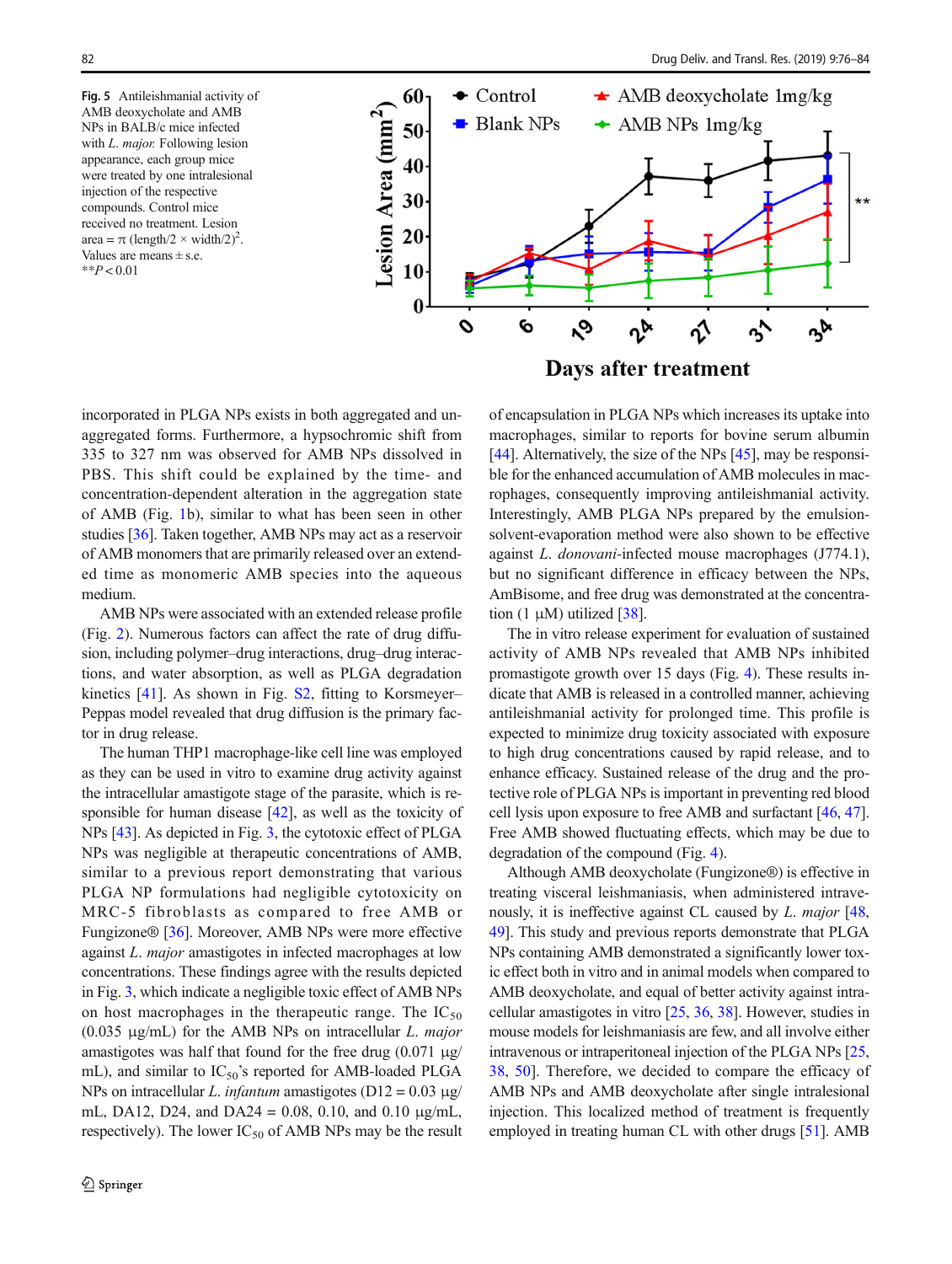<span id="page-7-0"></span>NPs exhibited significant reduction in the lesion size compared to control, while the remaining groups showed inadequate efficacy (Fig. [5](#page-6-0)). So far, only a few reports of AMBloaded PLGA NPs have been reported [25]. Among them, to the best of our knowledge, there are no reports describing intralesional injection. In conclusion, these findings suggest that intralesional AMB-loaded PLGA NPs improve AMB delivery and can be used for local treatment of CL, allowing controlled drug release and circumvention of systemic administration, as demonstrated in L. major-infected mice. However, further preclinical and clinical trials are needed to establish safety and efficacy of this kind of administration.

Acknowledgments This research was funded by the GIP program of the Deutsche Forschungsgemeinschaft (DFG) German Research Foundation. EZ wish to acknowledge the financial support of the RBNI-The Russell Berrie Nanotechnology Institute at the Technion. CLJ holds the Michael and Penny Feiwel Chair of Dermatology.

#### Compliance with ethical standards

Conflict of interest The authors declare that they have no conflict of interest.

# **References**

- 1. Gutierrez V, Seabra AB, Reguera RM, Khandare J, Calderon M. New approaches from nanomedicine for treating leishmaniasis. Chem Soc Rev. 2016;45(1):152–68. [https://doi.org/10.1039/](https://doi.org/10.1039/c5cs00674k) [c5cs00674k.](https://doi.org/10.1039/c5cs00674k)
- 2. Kaye P, Scott P. Leishmaniasis: complexity at the host-pathogen interface. Nat Rev Microbiol. 2011;9(8):604–15. [https://doi.org/](https://doi.org/10.1038/nrmicro2608) [10.1038/nrmicro2608.](https://doi.org/10.1038/nrmicro2608)
- Peters NC, Egen JG, Secundino N, Debrabant A, Kimblin N, Kamhawi S, et al. In vivo imaging reveals an essential role for neutrophils in leishmaniasis transmitted by sand flies. Science. 2008;321(5891):970–4. [https://doi.org/10.1126/science.1159194.](https://doi.org/10.1126/science.1159194)
- 4. Handler MZ, Patel PA, Kapila R, Al-Qubati Y, Schwartz RA. Cutaneous and mucocutaneous leishmaniasis: differential diagnosis, diagnosis, histopathology, and management. J Am Acad Dermatol. 2015;73(6):911–26; 27-8. [https://doi.org/10.1016/j.](https://doi.org/10.1016/j.jaad.2014.09.014) [jaad.2014.09.014](https://doi.org/10.1016/j.jaad.2014.09.014).
- 5. Lemke A, Kiderlen AF, Kayser O. Amphotericin B. Appl Microbiol Biotechnol. 2005;68(2):151–62. [https://doi.org/10.](https://doi.org/10.1007/s00253-005-1955-9) [1007/s00253-005-1955-9.](https://doi.org/10.1007/s00253-005-1955-9)
- 6. Torrado JJ, Espada R, Ballesteros MP, Torrado-Santiago S. Amphotericin B formulations and drug targeting. J Pharm Sci. 2008;97(7):2405–25. [https://doi.org/10.1002/jps.21179.](https://doi.org/10.1002/jps.21179)
- 7. Mbongo N, Loiseau PM. Billion MA, Robert-Gero M. mechanism of amphotericin B resistance in Leishmania donovani promastigotes. Antimicrob Agents Chemother. 1998;42(2):352–7.
- Paila YD, Saha B, Chattopadhyay A. Amphotericin B inhibits entry of Leishmania donovani into primary macrophages. Biochem Biophys Res Commun. 2010;399(3):429–33. [https://doi.org/10.](https://doi.org/10.1016/j.bbrc.2010.07.099) [1016/j.bbrc.2010.07.099.](https://doi.org/10.1016/j.bbrc.2010.07.099)
- 9. Escobar P, Matu S, Marques C, Croft SL. Sensitivities of Leishmania species to hexadecylphosphocholine (miltefosine), ET-18-OCH(3) (edelfosine) and amphotericin B. Acta Trop. 2002;81(2):151–7.
- 10. Yu BG, Okano T, Kataoka K, Sardari S, Kwon GS. In vitro dissociation of antifungal efficacy and toxicity for amphotericin Bloaded poly(ethylene oxide)-block-poly(beta benzyl L aspartate) micelles. J Control Release. 1998;56(1–3):285–91.
- 11. Wong-Beringer A, Jacobs RA, Guglielmo BJ. Lipid formulations of amphotericin B: clinical efficacy and toxicities. Clin Infect Dis. 1998;27(3):603–18.
- 12. Espuelas MS, Legrand P, Irache JM, Gamazo C, Orecchioni AM, Devissaguet JP, et al. Poly(e-caprolacton) nanospheres as an alternative way to reduce amphotericin B toxicity. Int J Pharm. 1997;158(1):19–27.
- 13. Alvarez C, Shin DH, Kwon GS. Reformulation of Fungizone by PEG-DSPE micelles: deaggregation and detoxification of amphotericin B. Pharm Res. 2016;33(9):2098–106. [https://doi.](https://doi.org/10.1007/s11095-016-1948-7) [org/10.1007/s11095-016-1948-7.](https://doi.org/10.1007/s11095-016-1948-7)
- 14. Stone NR, Bicanic T, Salim R, Hope W. Liposomal amphotericin B (AmBisome((R))): a review of the pharmacokinetics, pharmacodynamics, clinical experience and future directions. Drugs. 2016;76(4):485–500. [https://doi.org/10.1007/s40265-016-0538-7.](https://doi.org/10.1007/s40265-016-0538-7)
- 15. Danhier F, Ansorena E, Silva JM, Coco R, Le Breton A, Preat V. PLGA-based nanoparticles: an overview of biomedical applications. J Control Release. 2012;161(2):505–22. [https://doi.org/10.](https://doi.org/10.1016/j.jconrel.2012.01.043.) [1016/j.jconrel.2012.01.043.](https://doi.org/10.1016/j.jconrel.2012.01.043.)
- 16. Reis CP, Neufeld RJ, Ribeiro AJ, Veiga F. Nanoencapsulation I. methods for preparation of drug-loaded polymeric nanoparticles. Nanomedicine. 2006;2(1):8–21.
- 17. Panyam J, Labhasetwar V. Biodegradable nanoparticles for drug and gene delivery to cells and tissue. Adv Drug Deliv Rev. 2003;55(3):329–47.
- 18. Kumari A, Yadav SK, Yadav SC. Biodegradable polymeric nanoparticles based drug delivery systems. Colloids Surf B: Biointerfaces. 2010;75(1):1–18. [https://doi.org/10.1016/j.colsurfb.](https://doi.org/10.1016/j.colsurfb.2009.09.001) [2009.09.001](https://doi.org/10.1016/j.colsurfb.2009.09.001).
- 19. Zhou Z, Badkas A, Stevenson M, Lee JY, Leung YK. Herceptin conjugated PLGA-PHis-PEG pH sensitive nanoparticles for targeted and controlled drug delivery. Int J Pharm. 2015;487(1–2): 81–90. [https://doi.org/10.1016/j.ijpharm.2015.03.081.](https://doi.org/10.1016/j.ijpharm.2015.03.081)
- 20. Hudlikar MS, Li X, Gagarinov IA, Kolishetti N, Wolfert MA, Boons GJ. Controlled multi-functionalization facilitates targeted delivery of nanoparticles to cancer cells. Chemistry. 2016;22(4): 1415–23. [https://doi.org/10.1002/chem.201503999.](https://doi.org/10.1002/chem.201503999)
- 21. Kapoor DN, Bhatia A, Kaur R, Sharma R, Kaur G, Dhawan S. PLGA: a unique polymer for drug delivery. Ther Deliv. 2015;6(1):41–58.
- 22. Makadia HK, Siegel SJ. Poly lactic-co-glycolic acid (PLGA) as biodegradable controlled drug delivery carrier. Polymers. 2011;3(3):1377–97.
- 23. Uhrich KE, Cannizzaro SM, Langer RS, Shakesheff KM. Polymeric systems for controlled drug release. Chem Rev. 1999;99(11):3181–98.
- 24. von Burkersroda F, Schedl L, Gopferich A. Why degradable polymers undergo surface erosion or bulk erosion. Biomaterials. 2002;23(21):4221–31.
- 25. Palma E, Pasqua A, Gagliardi A, Britti D, Fresta M, Cosco D. Antileishmanial activity of amphotericin B-loaded-PLGA nanoparticles: an overview. Materials 2018;11(7). doi:[https://doi.org/10.](https://doi.org/10.3390/ma11071167) [3390/ma11071167.](https://doi.org/10.3390/ma11071167)
- 26. Kumar R, Sahoo GC, Pandey K, Das V, Das P. Study the effects of PLGA-PEG encapsulated amphotericin B nanoparticle drug delivery system against Leishmania donovani. Drug Deliv. 2015;22(3): 383–8. [https://doi.org/10.3109/10717544.2014.891271.](https://doi.org/10.3109/10717544.2014.891271)
- 27. Butani D, Yewale C, Misra A. Amphotericin B topical microemulsion: formulation, characterization and evaluation. Colloids Surf B: Biointerfaces. 2014;116:351–8. [https://doi.org/](https://doi.org/10.1016/j.colsurfb.2014.01.014) [10.1016/j.colsurfb.2014.01.014](https://doi.org/10.1016/j.colsurfb.2014.01.014).